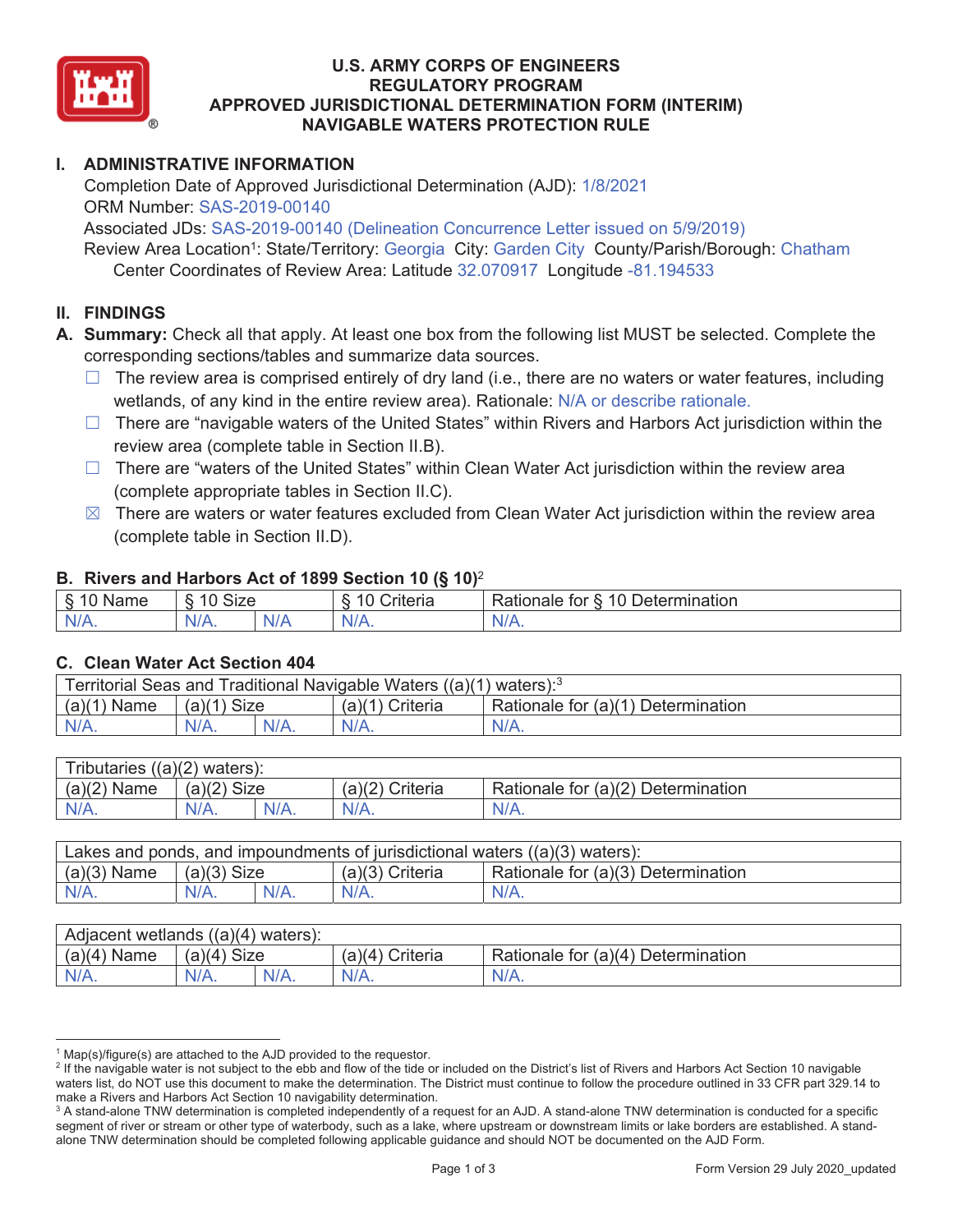

### **U.S. ARMY CORPS OF ENGINEERS REGULATORY PROGRAM APPROVED JURISDICTIONAL DETERMINATION FORM (INTERIM) NAVIGABLE WATERS PROTECTION RULE**

# **D. Excluded Waters or Features**

| Excluded waters $((b)(1) - (b)(12))$ : <sup>4</sup> |                       |                  |                                                                                                                                                                                                                                                 |                                                                                                                                                                                                                                                                                                                                                                             |  |  |
|-----------------------------------------------------|-----------------------|------------------|-------------------------------------------------------------------------------------------------------------------------------------------------------------------------------------------------------------------------------------------------|-----------------------------------------------------------------------------------------------------------------------------------------------------------------------------------------------------------------------------------------------------------------------------------------------------------------------------------------------------------------------------|--|--|
| <b>Exclusion Name</b>                               | <b>Exclusion Size</b> |                  | Exclusion <sup>5</sup>                                                                                                                                                                                                                          | Rationale for Exclusion Determination                                                                                                                                                                                                                                                                                                                                       |  |  |
| <b>Wetland A</b>                                    | 2.520                 | $\text{acre}(s)$ | $(b)(1)$ Non-<br>adjacent wetland.                                                                                                                                                                                                              | Wetland A is not adjacent to any $(a)(1)-(a)(3)$<br>waters as defined by the NWPR. This wetland<br>does not abut any $(a)(1)-(a)(3)$ waters, is not<br>inundated by any $(a)(1)-(a)(3)$ waters, is<br>physically separated from all (a)(1)-(a)(3) waters<br>and does not have a direct hydrologic surface<br>connection to any $(a)(1)-(a)(3)$ waters in a typical<br>year. |  |  |
| <b>Wetland B</b>                                    | 2.828                 | $\text{acre}(s)$ | $(b)(1)$ Non-<br>adjacent wetland.                                                                                                                                                                                                              | Wetland B is not adjacent to any $(a)(1)-(a)(3)$<br>waters as defined by the NWPR. This wetland<br>does not abut any $(a)(1)-(a)(3)$ waters, is not<br>inundated by any $(a)(1)-(a)(3)$ waters, is<br>physically separated from all (a)(1)-(a)(3) waters<br>and does not have a direct hydrologic surface<br>connection to any $(a)(1)-(a)(3)$ waters in a typical<br>year. |  |  |
| <b>Wetland C</b>                                    | 0.710                 | $\text{acre}(s)$ | $\overline{(b)}(1)$ Non-<br>adjacent wetland.                                                                                                                                                                                                   | Wetland C is not adjacent to any $(a)(1)-(a)(3)$<br>waters as defined by the NWPR. This wetland<br>does not abut any $(a)(1)-(a)(3)$ waters, is not<br>inundated by any (a)(1)-(a)(3) waters, is<br>physically separated from all $(a)(1)-(a)(3)$ waters<br>and does not have a direct hydrologic surface<br>connection to any $(a)(1)-(a)(3)$ waters in a typical<br>year. |  |  |
| Pond                                                | 0.444                 | $\text{acre}(s)$ | (b)(8) Artificial<br>lake/pond<br>constructed or<br>excavated in<br>upland or a non-<br>jurisdictional<br>water, so long as<br>the artificial lake<br>or pond is not an<br>impoundment of<br>a jurisdictional<br>water that meets<br>$(c)(6)$ . | This feature is an upland dug pond that is<br>surrounded by uplands.                                                                                                                                                                                                                                                                                                        |  |  |

## **III. SUPPORTING INFORMATION**

**A. Select/enter all resources** that were used to aid in this determination and attach data/maps to this document and/or references/citations in the administrative record, as appropriate.

<sup>4</sup> Some excluded waters, such as (b)(2) and (b)(4), may not be specifically identified on the AJD form unless a requestor specifically asks a Corps district to do so. Corps districts may, in case-by-case instances, choose to identify some or all of these waters within the review area. 5

 $5$  Because of the broad nature of the (b)(1) exclusion and in an effort to collect data on specific types of waters that would be covered by the (b)(1) exclusion, four sub-categories of (b)(1) exclusions were administratively created for the purposes of the AJD Form. These four sub-categories are not new exclusions, but are simply administrative distinctions and remain (b)(1) exclusions as defined by the NWPR.